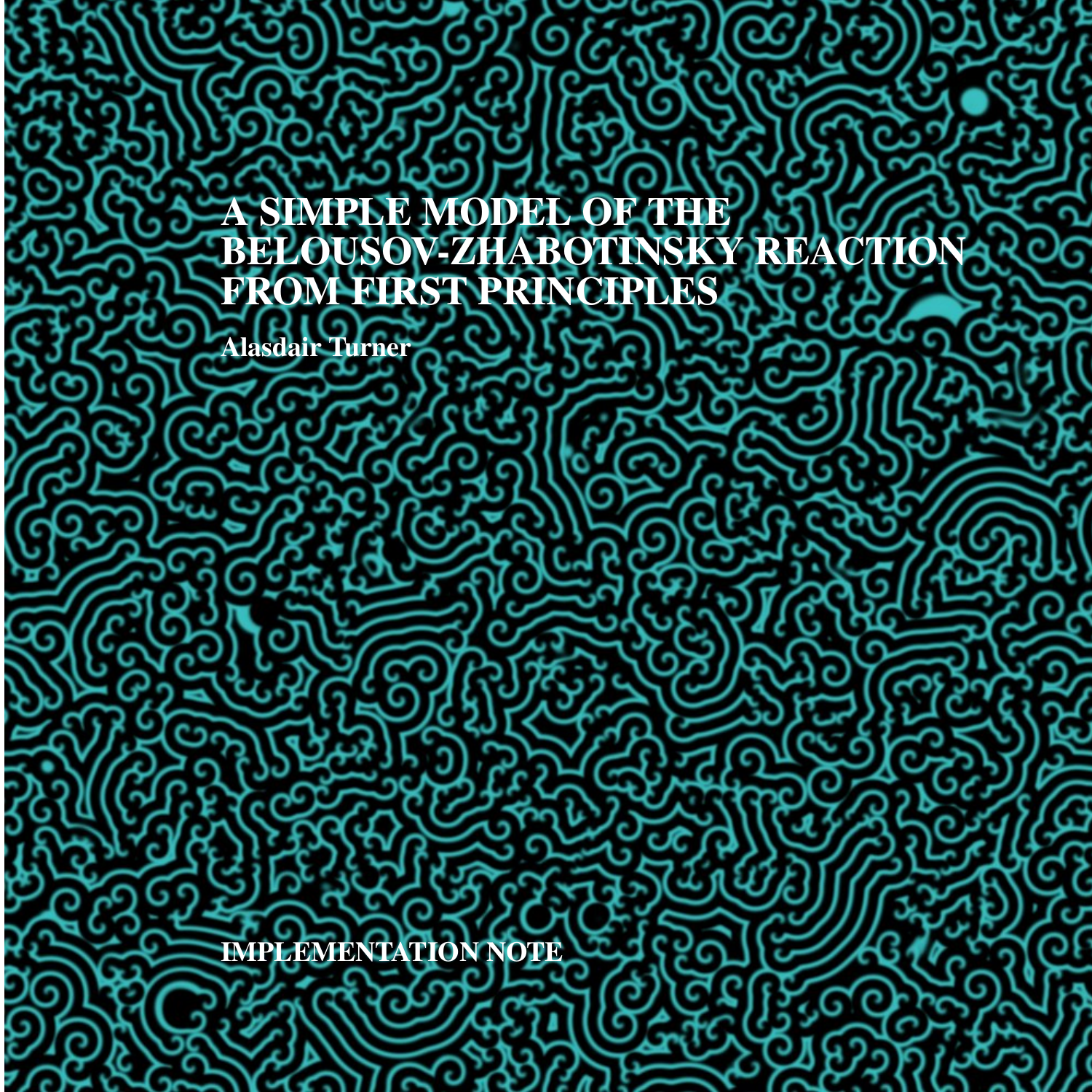#### A Simple Model of the Belousov-Zhabotinsky Reaction from First Principles

Alasdair Turner Bartlett School of Graduate Studies, University College London, London [a.turner@ucl.ac.uk](mailto:a.turner@ucl.ac.uk)

19 March 2009

<http://www.aac.bartlett.ucl.ac.uk/processing/samples/bzr.pdf>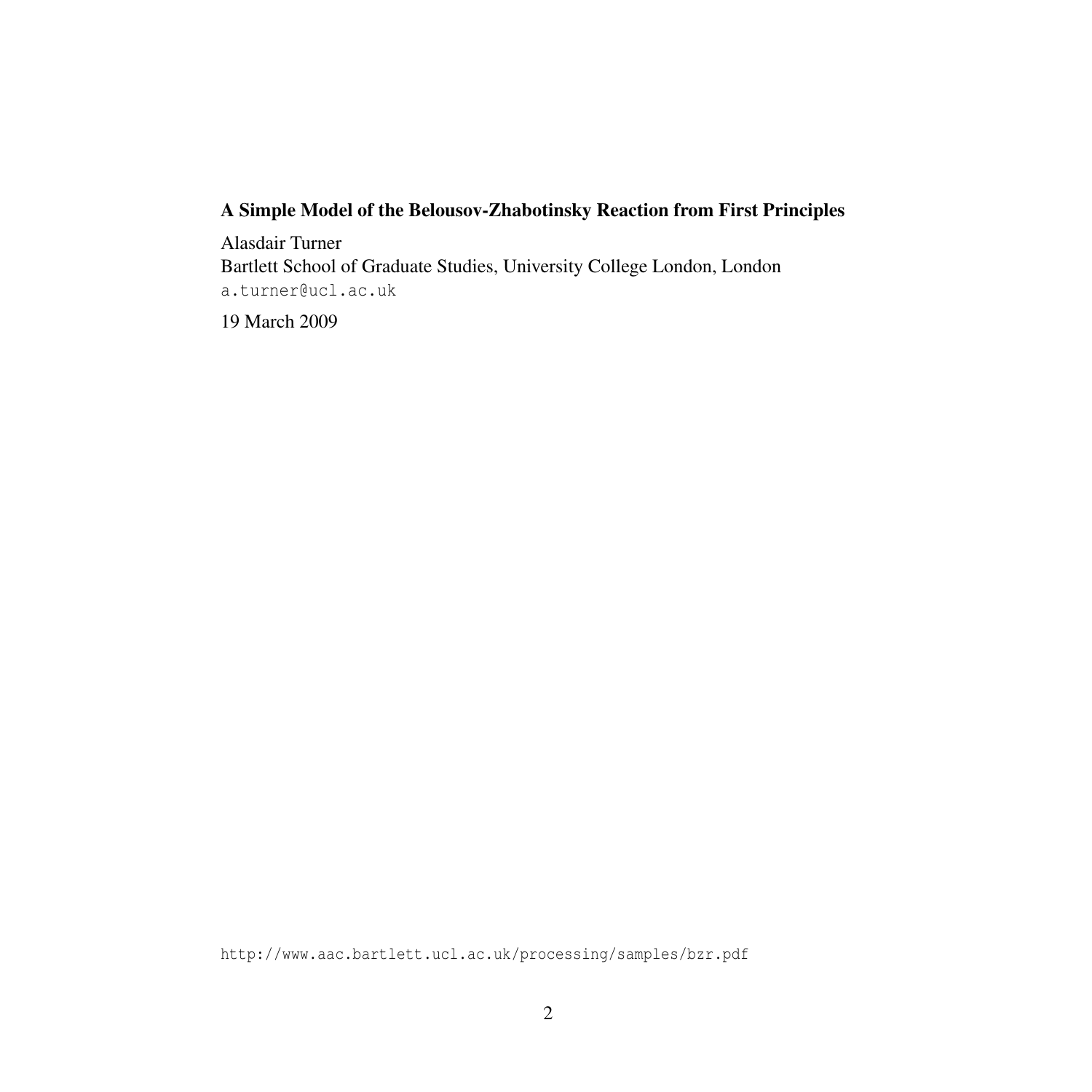# Abstract

The Belousov-Zhabotinsky (BZ) reaction is an example of a temporally oscillating chemical reaction. An unusual and interesting feature of the reaction is that as it progresses on a twodimensional plate, self-organized spirals are formed. Many computer models have been constructed of the BZ reaction to simulate the evolution of these spirals. The models typically use cellular automata to allow progression of a wavefront through a notional substrate. Usually a single substrate is used with somewhat arbitrary transference rules. Here it is shown that cellular automata models of BZ spirals can be created by using a very simple set of equations based on a three substrate model with close connection to reaction-diffusion models, more closely resembling the actual BZ reaction. Source code for the model is given in the Processing language.

### 1 Introduction

Cellular automata (CA) models have frequently been used to model the Belousov-Zhabotinsky (BZ) reaction. Several popular implementations use a CA model due to [Dewdney](#page-7-0) [\(1988\)](#page-7-0), for example, the BZ reaction simulation included with sample chemical and physical models from NetLogo [\(Wilensky,](#page-7-1) [2003\)](#page-7-1). [Dewdney'](#page-7-0)s 'hodgepodge' machine is a multiple state CA where the next state is a combination of other surrounding states and a factor to move forward a number of states. If the state reaches a maximum it is automatically reset, and the following step given a new initial state. The control parameters for the CA involve the initial state and the number of states to skip forward each step, *g*. In order to generate waves, *g* is set high, and this results in a rapid rotation of the states (as they reach the maximum value and are reset) before waves are established. Despite elegantly using a single parameter to model the BZ reaction, the actual working is somewhat haphazard and extremely sensitive to initial parameters.

A totalistic CA that responds with specific responses to each possible total count of states around it can also produce a wave-like pattern [\(Zammataro,](#page-7-2) [2008\)](#page-7-2). Using [Wolfram'](#page-7-3)s [\(2002\)](#page-7-3) formalism for enumerating CAs, [Zammataro](#page-7-2) shows that CA number 1350851716507335422 generates spiral waves. Unfortunately, the spirals produced are slightly box-cornered, and, just as with [Dewdney'](#page-7-0)s CA, it is difficult to trace this back to an underlying model of the BZ reaction itself.

Therefore, here, an explicit reaction model is introduced to simulate the BZ reaction. Rather than use set states, the quantities of three chemical substrates will be represented with floating point values, although clearly quantized states could be used if preferred. The method ap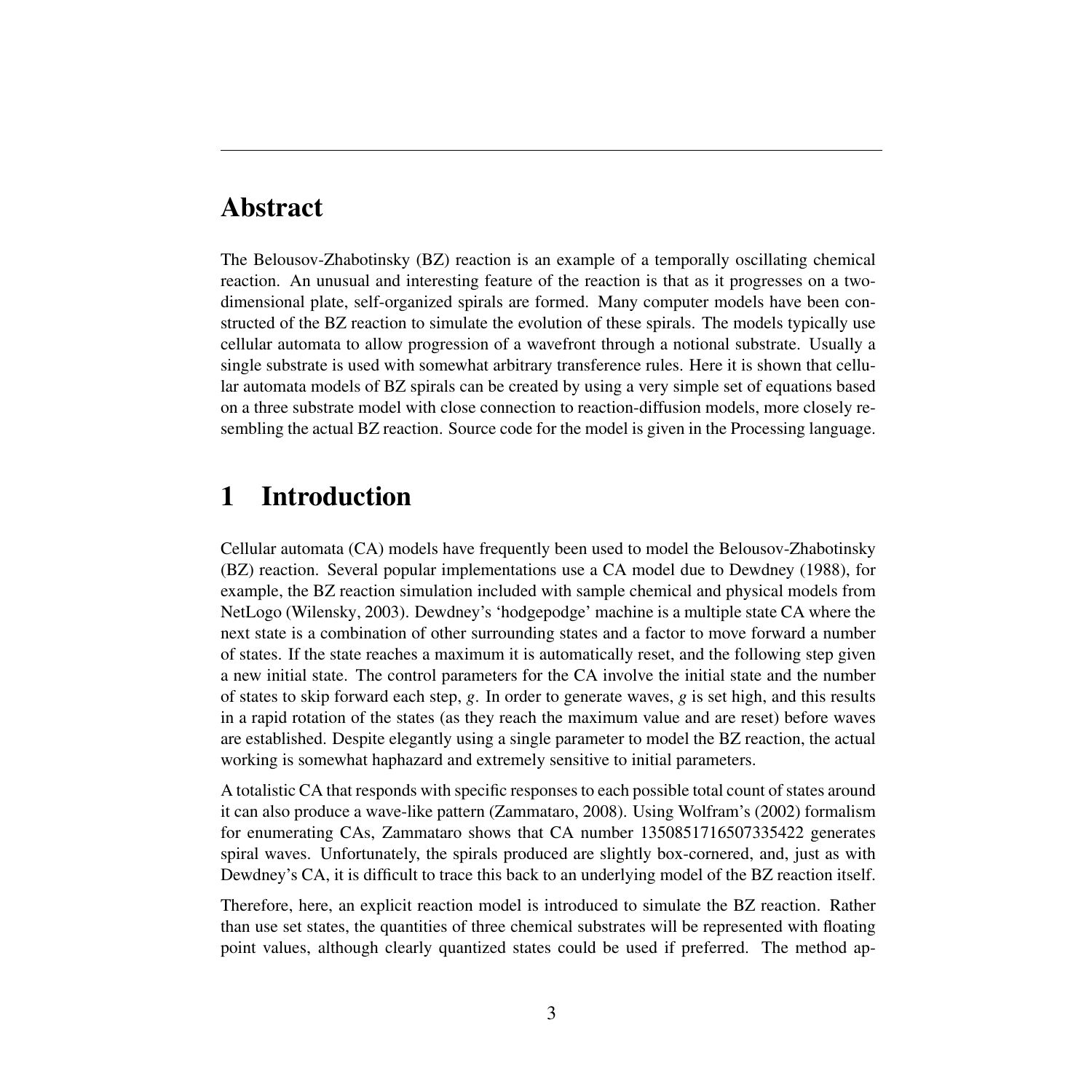proaches a reaction-diffusion model, although the diffusion of the process will be transferred in a traditional CA manner, using a summation of states surrounding a cell, taken at discrete time steps.

The approach taken here has some similarities to other continuous models, in particular to [Barkley](#page-7-4) [\(1991\)](#page-7-4). [Barkley](#page-7-4) provides are more explicit wave model than used here. His model uses two parameters, one for the progression of a wavefront, and one for the current intensity of the wave. The dynamics of the wave movement are handled through equations that model the spatio-temporal dimension explicitly, rather than through discrete time steps, while maintaining a cell-like grid. A method such as [Barkley'](#page-7-4)s is clearly superior to model dynamic wave processes; however, it is hoped that the method here is intuitive, easy to understand, and reflects more closely the actual processes within the BZ reaction. In particular, no explicit assumption that waves will be generated is made, although the reaction is still very much idealized.

#### 2 Method

[Ball](#page-6-0) [\(1994\)](#page-6-0) presents a simplified description of the BZ reaction as a series of chemical equations of the form<sup>[1](#page-3-0)</sup>:

$$
A + B \quad \rightarrow \quad 2A
$$

In this equation, provided there is some quantity of *B*, the creation of *A* is autocatalyzed until the supply of *B* expires. A set of competing reactions can be formed by adding two similar chemical equations:

$$
\begin{array}{rcl} B+C & \to & 2B \\ C+A & \to & 2C \end{array}
$$

With the addition of these equations, *B* can be created, but only if there is a quantity of *C*, and finally, *C* can be created, but only if there is a quantity of *A*, bringing the reaction full circle.

<span id="page-3-0"></span><sup>&</sup>lt;sup>1</sup>The equations described here are not exactly as formulated by Ball, but the circularity introduced is useful to create a simple implementation.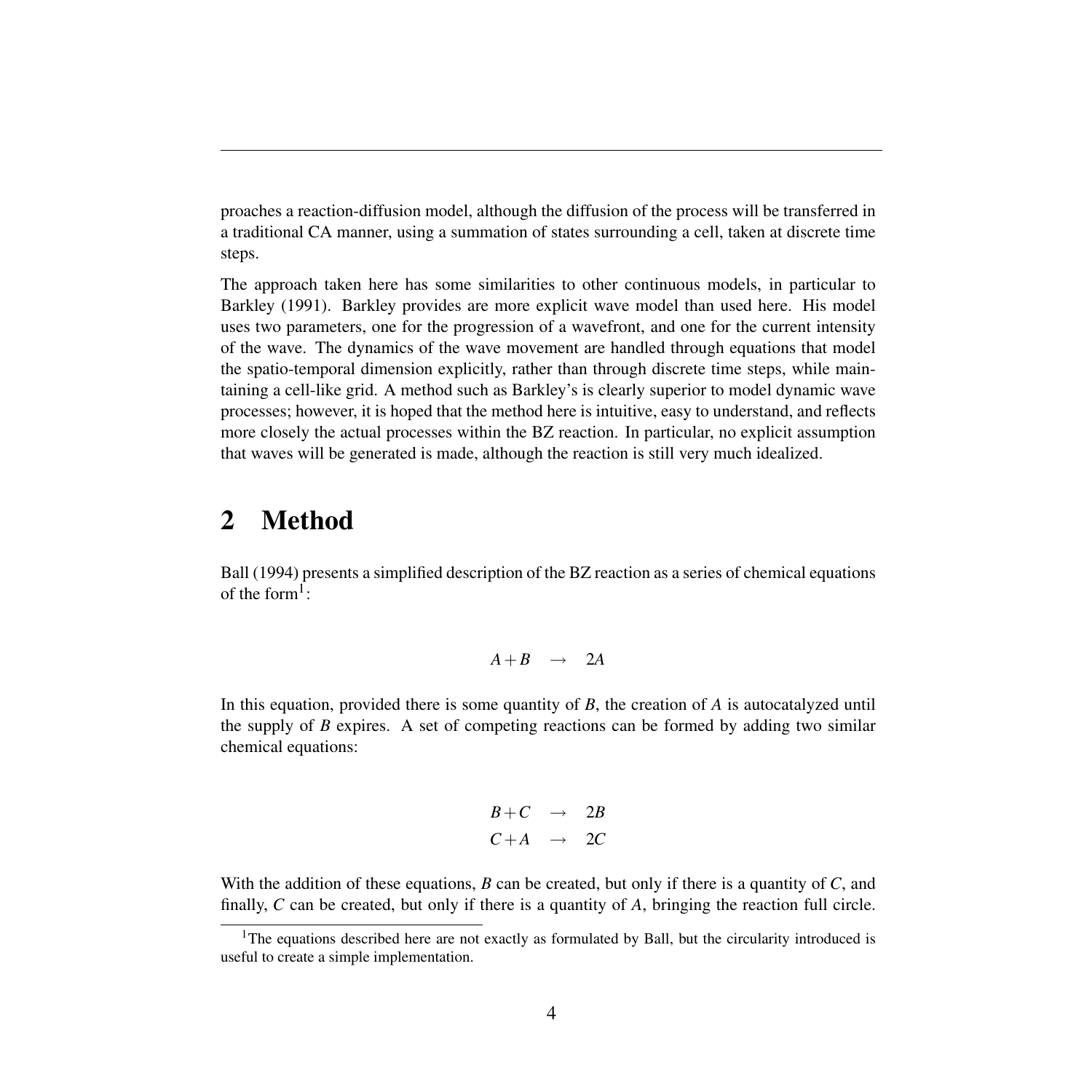These three equations will be used for the basis for the model here. With the reactions described, equations may be written for the quantity of *A*, *B* or *C* present as time progresses. The symbol  $a_t$  will be used to mean the quantity *A* at time *t*, similarly,  $b_t$  will denote the quantity of *B* at time *t* and  $c_t$  the quantity of *C*. In these symbols, the quantities of *A*, *B* and *C* at time  $t + 1$  can be written as:

$$
a_{t+1} = a_t + a_t(b_t - c_t)
$$
  
\n
$$
b_{t+1} = b_t + b_t(c_t - a_t)
$$
  
\n
$$
c_{t+1} = c_t + c_t(a_t - b_t)
$$

Note that a time  $t + 1$  each quantity is dependent on two competing processes. The quantity of *A* at  $t + 1$  is increased according to the amount of *B* present, but decreases due to the amount of *C*, as *A* is used up to create *C*. If desired, parameters can be added to change the reaction rates of the competing processes, but for the purposes of clarity at this stage, the parameters are not included.

These equations could be used to set up an oscillating reaction at a single location, but in order to create a two dimensional diffusion surface for the reaction, a cellular automata model will be used. In this model, in order to promote diffusion of the reaction, the amount of *A*, *B* and *C* is simply averaged for each cell and its neighbors before the reaction equations above are applied. That is, the values of  $a_t$ ,  $b_t$  and  $c_t$  are simply summed for the 9 cells in the immediate vicinity (including the central cell), and divided through by 9. The new value for the cell at location  $x, y$ is then calculated by inserting the average values into the reaction equations above. This could clearly be enhanced to take into account the previous quantity of each substrate at the location, rather than its average, but it is satisfactory for this implementation.

The code presented at the end of this note is slightly complicated by two factors. The first is the placement onto a von Neumann or toroidal grid. The edges are wrapped around using the modulo operator, so what was  $a[i][j]$  becomes  $a[(i+width)\frac{8width}{j}[(i+height\frac{8height}{j}].$ This formalism simply means that if i is  $-1$  it is set to width-1 and if i is width it is set to 0. The second factor is that the values, having being calculated, are constrained to the range 0 to 1. This is only included so that the values stay in range for the color display. The equations as stated maintain a equal amount of substrate overall, although individual cells might overstep the level. The algorithm alternates the values of  $p$  and  $q$  as the current time step and the next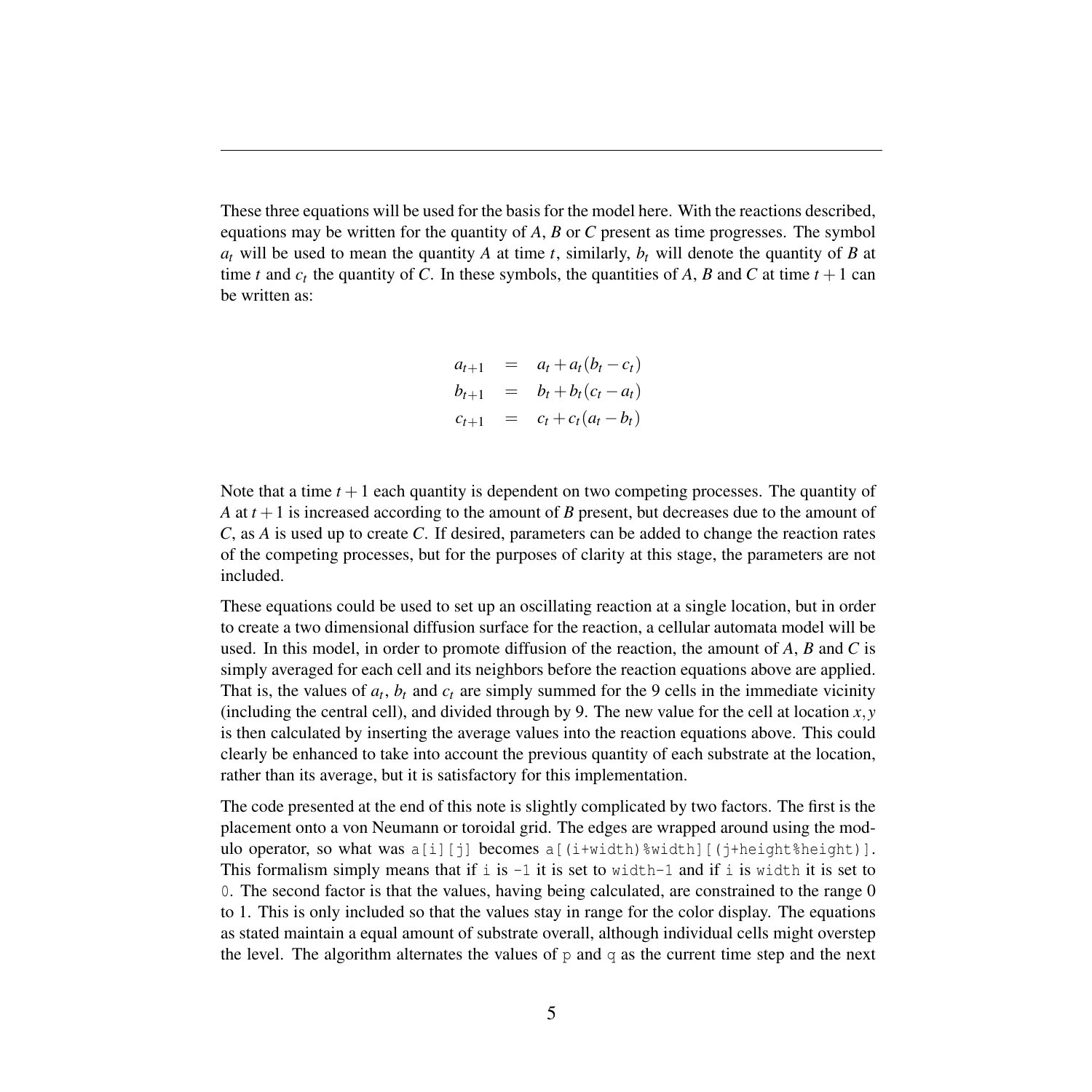time step so that values do not have to be explicitly transferred from step  $t + 1$  to step  $t$ .

Once new values for the level of each substrate have been updated, the only remaining line is to set the color of each pixel according to the level of the substrate. Emulation of an 'indicator' is chosen, so that the amount of color is dependent on the amount of substrate *A* at any one location. This could be made more colorful by adapting it so that it works of hue rather than brightness.

### 3 Results

The algorithm as stated, and shown at the end of this note, starts to produce spiral patterns after about 70-80 frames and stabilizes to constant generation of spirals. Figure 1(a) shows the self-organization of wave formations as they stand at about 100 frames.

The wavefront established can be varied by adjusting the relative rates of the reactions. The rate of each reaction may be adjusted by adding parameters to the standard three reaction equations as follows:

$$
a_{t+1} = a_t + a_t (\alpha b_t - \gamma c_t)
$$
  
\n
$$
b_{t+1} = b_t + b_t (\beta c_t - \alpha a_t)
$$
  
\n
$$
c_{t+1} = c_t + c_t (\gamma a_t - \beta b_t)
$$

In this format, the amount of one substrate produced and another consumed can be increased by altering the parameters. So, for example, increasing  $\alpha$  will increase production of  $A$ , but only at the expense of also consuming *B* more rapidly. Figure 1(b) and figure 1(c) show the effect this has on the waves. In these figures,  $\alpha$  is set to 1.2, while  $\beta$  and  $\gamma$  are left at 1.0. The spirals now take an increased amount of time to form, and when they do, the wavefronts are considerably longer.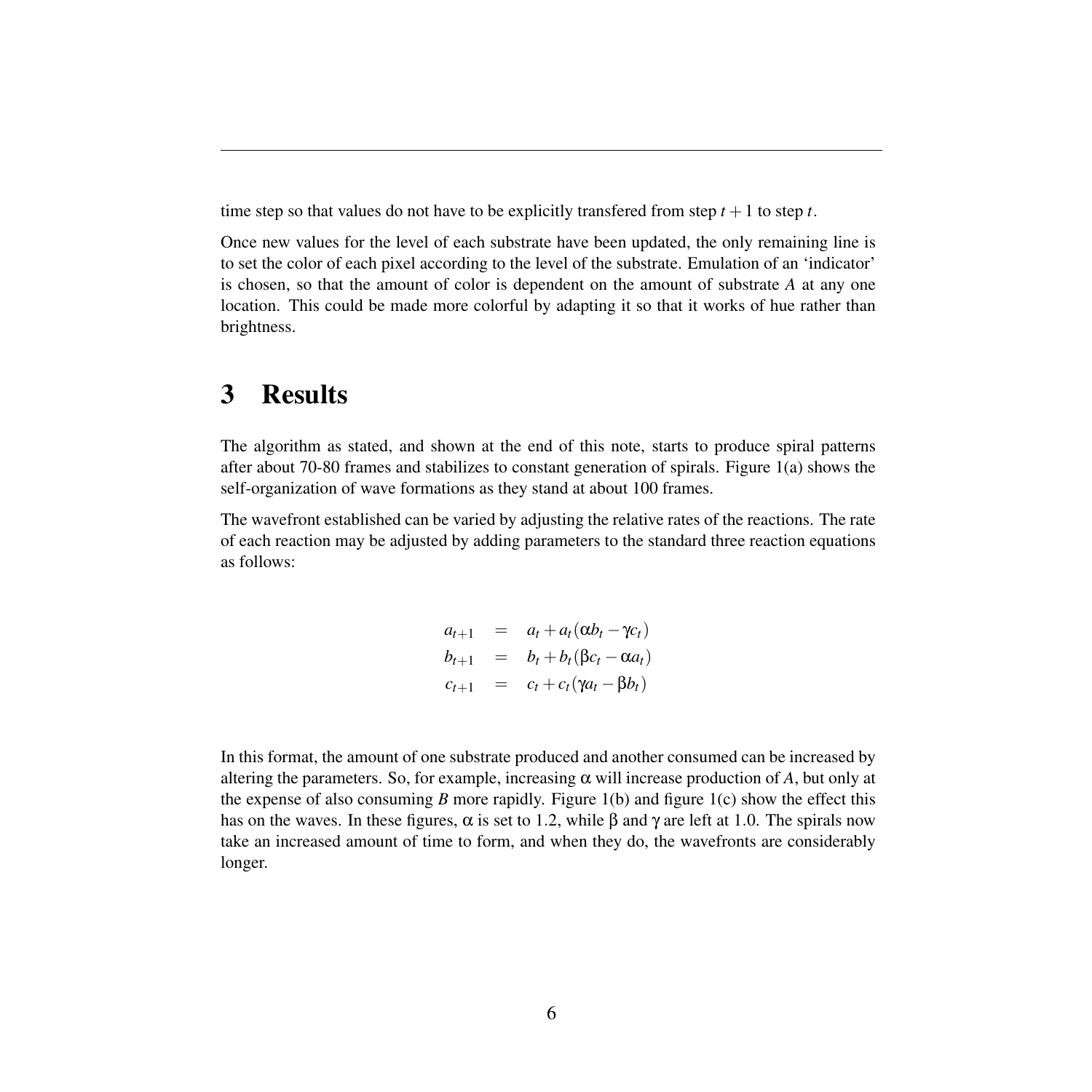

Figure 1: (a) State after approximately 100 frames using the standard algorithm. (b) State after approximately 100 frames with  $\alpha = 1.2$ . (c) State after approximately 400 frames with  $\alpha = 1.2$ 

# 4 Conclusion

This note has presented the algorithmic implementation of an idealized Belousov-Zhabotinsky (BZ) reaction. It has shown that spiral waves as seen in the actual reaction may be recreated by using a three substrate system of reaction equations with a cellular automata model to diffuse the substrate across a grid surface. The implementation provides more predictable generation of spiral waves and more intuitive grounding for the model than typical CA approaches.

# Acknowledgements

Thanks to Philip Ball for an inspirational lecture that prompted me to have a go at coding the BZ reaction, and Jaap Bax for excellent and clear descriptions of various oscillatory mechanisms at <http://www.metafysica.nl/>.

# References

<span id="page-6-0"></span>Ball, P. 1994 *Designing the molecular world: Chemistry at the frontier*. Princeton, NJ: Princeton University Press.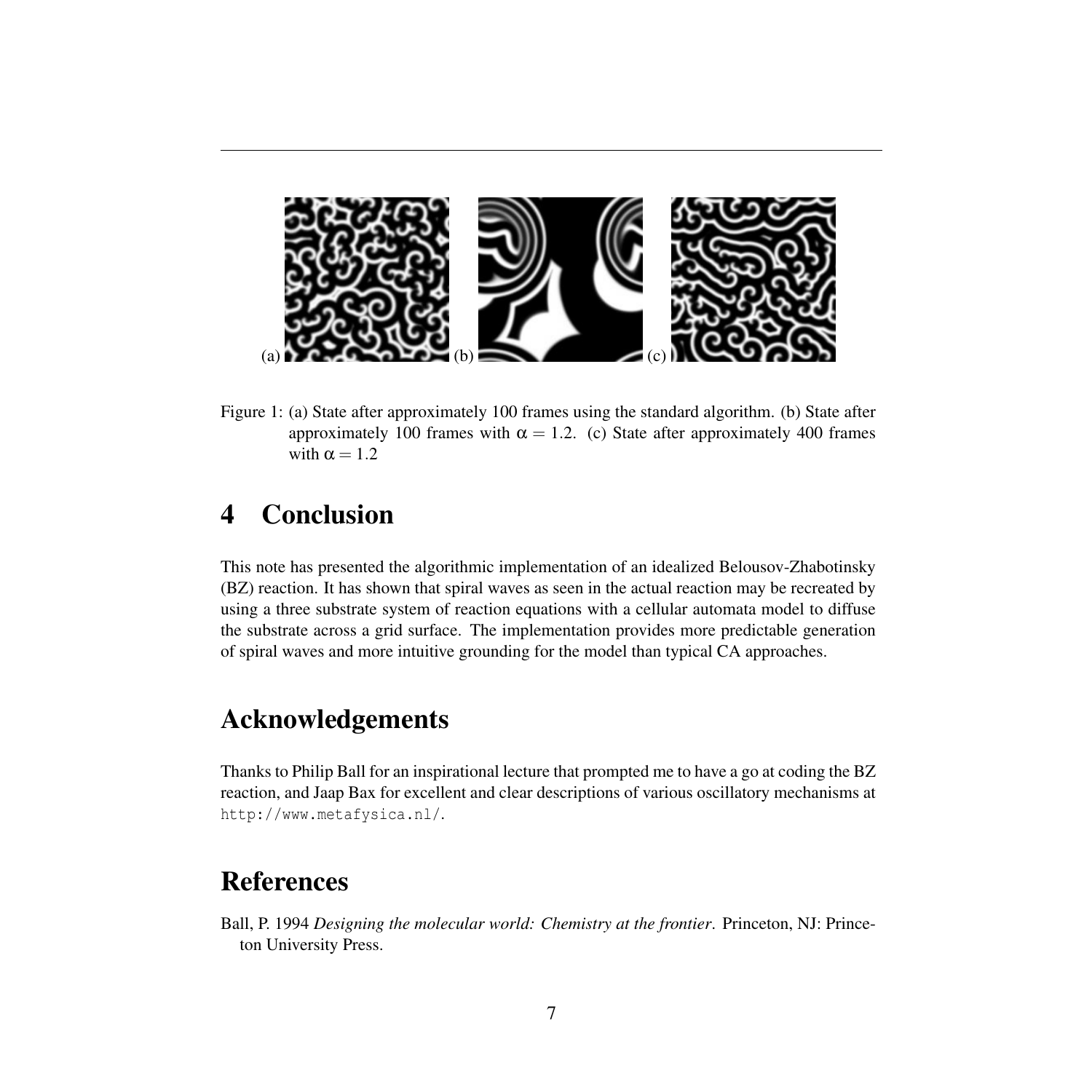- <span id="page-7-4"></span>Barkley, D. 1991 A model for fast computer simulation of waves in excitable media. *Phyisca D*, 49(1–2), 61–70.
- <span id="page-7-0"></span>Dewdney, A. K. 1988 The hodgepodge machine makes waves. *Scientific American*, 259(2), 104–107.
- <span id="page-7-1"></span>Wilensky, U. 2003 NetLogo B-Z reaction model. NetLogo library, Northwestern University, Evanston, IL.
- <span id="page-7-3"></span>Wolfram, S. 2002 *A new kind of science*. Champaign, IL: Wolfram Media.
- <span id="page-7-2"></span>Zammataro, L. 2008 Idealized Belousov-Zhabotinsky reaction. Online contribution, The Wolfram Demonstrations Project.